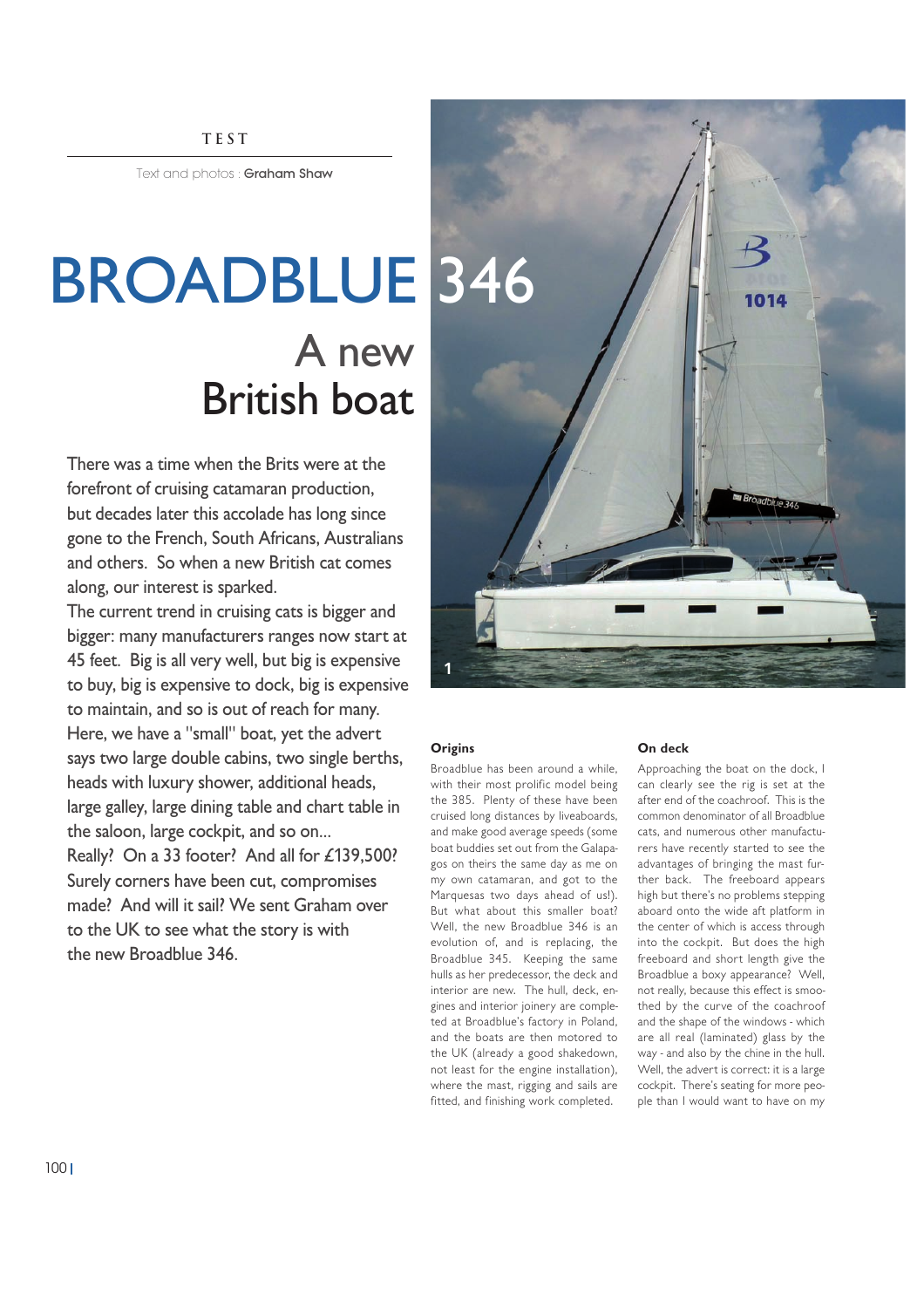

boat. A bench wraps around the three sides, with the access aft in the middle; there's a table to starboard, around which six people could comfortably eat, having taken the stools from the saloon, and fitted them into the sockets in the cockpit sole. Later versions will have the bench seat continuing around the third side of the table, allowing for the gas locker to be relocated beneath. To port, the helm station, with 60cm diameter stainless wheel, Raymarine plotter and instruments, and engine controls.

But the pièce de résistance in the cockpit is the sail handling station. Here is a console, just beneath and aft of the mastfoot, which does absolutely everything: hoisting, lowering, reefing, sheeting, trimming - it's all here. In one place. There are a dozen blocks, a dozen clutches and two Lewmar 40 winches, one of which is electric. The sheets for the reacher are lead to the console via Antal frictionless rings. The clutches and winches are angled at 45°, which seems a bit unusual, until Mark Jarvis, Broadlblue's CEO, explains the story. So many elements of this boat have been designed in response to customer feedback, and this particular element was the product of a husband and wife who both wanted to be able to do everything on board. He was 6'3" (1,90 m) tall, and she was 5'3" (1,60 m), so had the

winches been mounted horizontally, they would have been either too high for her or too low for him. Putting them at 45° means they are right for both of them; and for most of the rest of us who are in between as well. Our test sail showed how well this all works in reality.

Seadek has been used for the cockpit sole and the aft platform. This is a covering which hasn't been designed to look like teak, but is comfortable under-foot, and is light in color, so it won't be too hot to stand on in the tropics or the Med. It's also significantly lighter in weight than teak substitutes.

Moving forward, nice, clear sidedecks run the full length of the boat, with a stainless handrail along the coachroof. Something notable along the sidedecks are four (yes, 4) cleats, including a very useful midships one for springs. This boat has clearly been designed by somebody who's been cruising. Up forward, no trampoline between the hulls, but a solid foredeck. As I mentioned earlier, this boat has high freeboard, which means good bridge deck clearance, which means, among many other things, no risk of being "tripped up" by this solid foredeck. It also provides the location for the Lewmar electric windlass and a vast chain locker, plenty large enough to stow all the fenders and warps.

#### **Down below**

Bucking the current trend of having the saloon and cockpit combined into one open, flushdecked space (this wouldn't be feasible here, as the bulkhead supports the rig), there are three small steps down into the saloon from the cockpit, clearly defining the two separate areas and their separate functions. The sliding door appears small (at 1.60m in height, it is), yet somehow this doesn't matter. The bottom of the door is level with the lower step, and the top is almost up to the saloon ceiling, which has 2m of headroom. Very clever ergonomics. It's nice and light in the saloon, and the first thing that strikes me is the table and dining area. The wooden table top has an inlaid chess board. I'm sold on this boat immediately. The standard of joinery work and cabinetry is what you would expect to find at the other end of the market. Measuring 135cm by 75, and with a L-shaped bench round two sides and two swing-out stools (the ones which can also be used in the cockpit), six to eight people could comfortably eat here.

To starboard is the U-shaped galley, which appears to be from a bigger boat. There is ample storage with both high and low-level cupboards, cutlery drawer, a double sink, frontopening, 75 liter capacity refrigerator with small icebox, three-burner hob, and a built-in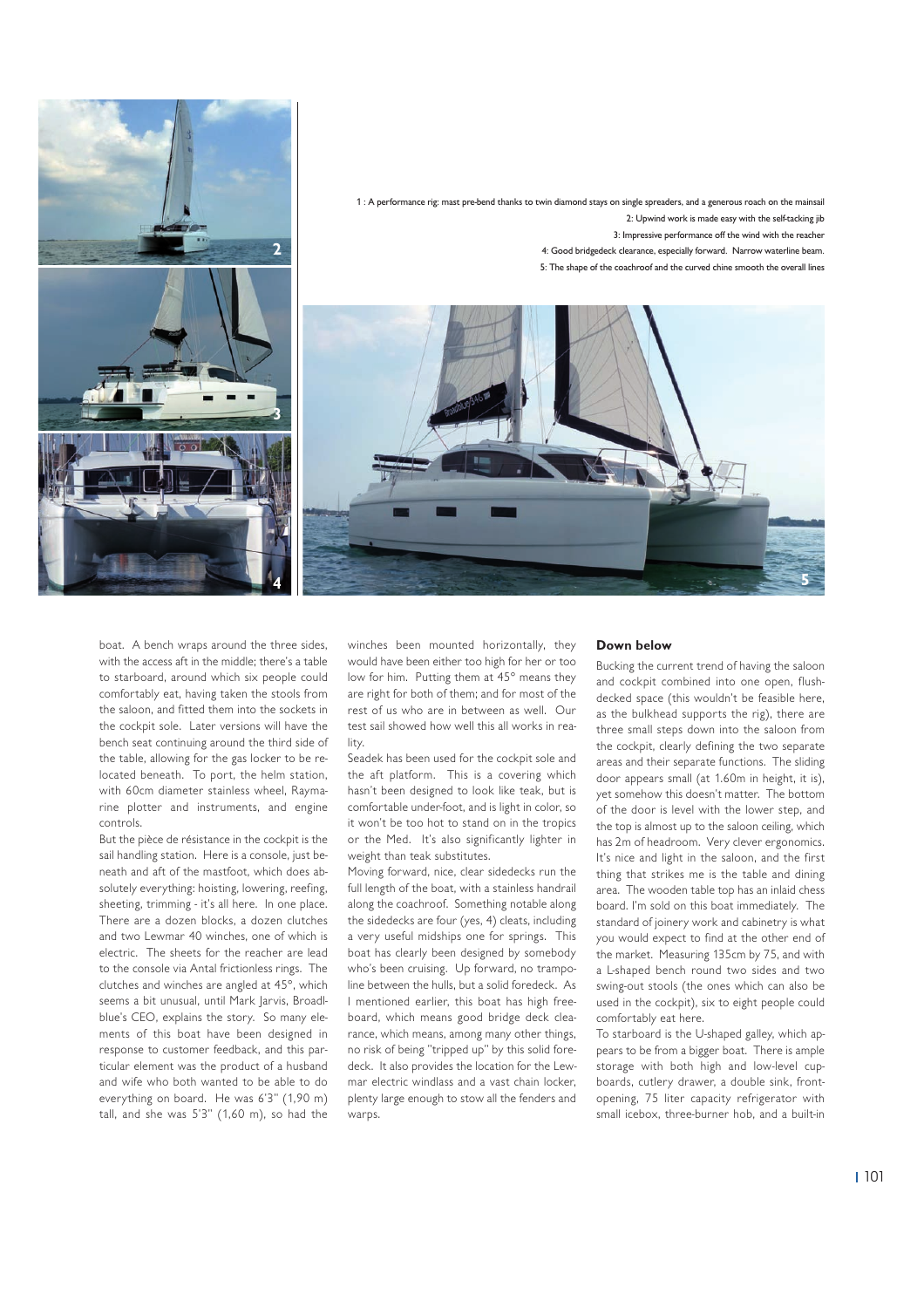

## THE RAYMARINE INSTRUMENTS WERE SHOWING US MAKING A VERY RESPECTABLE 7.3 KNOTS. BUT HANG ON, THERE'S LESS THAN TEN KNOTS OF WIND. THAT CAN'T BE RIGHT? BUT IT WAS.

oven with its own separate grill above, and storage drawer beneath. Wow. The sink and stovetop are against the aft bulkhead, and between the cupboards there is a sliding, toughened glass window measuring 78x57cm. The countertop and splashbacks are in light stone colored ammonite, and there is a double 220V socket for your blender/food mixer/etc. Further storage is provided beneath the bench seat forward of the table, for less-frequently used things or longer term stowing of canned or dry goods. Alternatively one end of this space can be made into a freezer. In fact, it is already insulated with this in mind. Unfortunately some of the cupboard latches seem to stick a bit. Hopefully this is just a question of adjustment, but even if not, it's not a serious issue to overcome.

Forward of the galley are the companionway steps down into the starboard hull, and forward of those is the chart table. At 85cmx50 it is plenty big enough to do actual chartwork on, if anyone can remember what that is. And at 13cm deep, it's plenty big enough to stow a bunch of charts in, along with all that other stuff that migrates to end up "in the chart table". But there's more to the chart table than just this: with its swing-out seat and the Raymarine system in front of you, it's possible to control the autopilot and so steer the boat. Given the near-panoramic view from this position, on passage, you could easily keep watch sat here if the weather wasn't conducive to staying on deck. More about that later.

Going down into the starboard hull, you get

the feeling of being in the owner's suite of a bigger cat. Aft is the double cabin, with its 2m x 1.6m bunk (yes, that is bigger than your bed at home), but before you get to that, there's a 2.60m passageway, with bench seat down one side and cupboards and shelves on the other, making the whole cabin 4.60 m long. Which, for any readers in imperial, is just over 15 feet. The bunk is high, but using the bench seat to step up, access is easy. Forward of the companionway steps is the heads compartment. Actually, I'm not sure compartment is quite the right word, as it's 2.40 m long! In here, there is an electric WC, hand basin, and separate shower. Above the basin is a cupboard with mirror doors, and the back of the cupboard can be removed to gain access to some of the technical systems. Beneath the basin, I notice some of the wiring for the toilet could do with tidying up and being better secured.

There is an abundance of natural light below, with two long portlights in the cabin on the outboard side, a small opening hatch into the cockpit and a large hatch at the back onto the aft platform. There are plenty of LED spotlights, along with 12V and 220V sockets in the cabins and the saloon, and USB sockets at the chart table.

The port hull companionway is located just forward of the main bulkhead, again with three steps down. Aft is another double cabin with the same-sized bed as to starboard, but this time, it lies athwartships as opposed to fore and aft. There is less room than in the starboard aft cabin, but there still a bench seat and plenty of storage space. Forward in the port hull is a single cabin, and although the bunk is quite narrow at the feet, it is plenty big enough, and remarkably, the cabin also has a toilet and wash basin. Between the two port cabins is a passageway, with a large stowage area inboard which could easily transform into another bunk.

In all, more volume and more living space than you'd expect on a boat of this size.

#### **So what's this boat for?**

OK, so at 33 feet in length, a round-the-world program is not really on the cards. Despite being marked CE category A, you might want to think twice about a serious ocean crossing. But Broadblue claim to have the highest proportion of owner-users in the whole catamaran market, and this one is not going to be a charter boat (there's no sunbathing deck with refrigerator and grill up on the flybridge, etc). I ask Mark Jarvis about the type of customer who'll buy this boat and what they'll do with it. He talks about the British sailor who will cross the Channel, get the rig down and spend a summer on the French canals getting down to the Mediterranean. Then a season or two



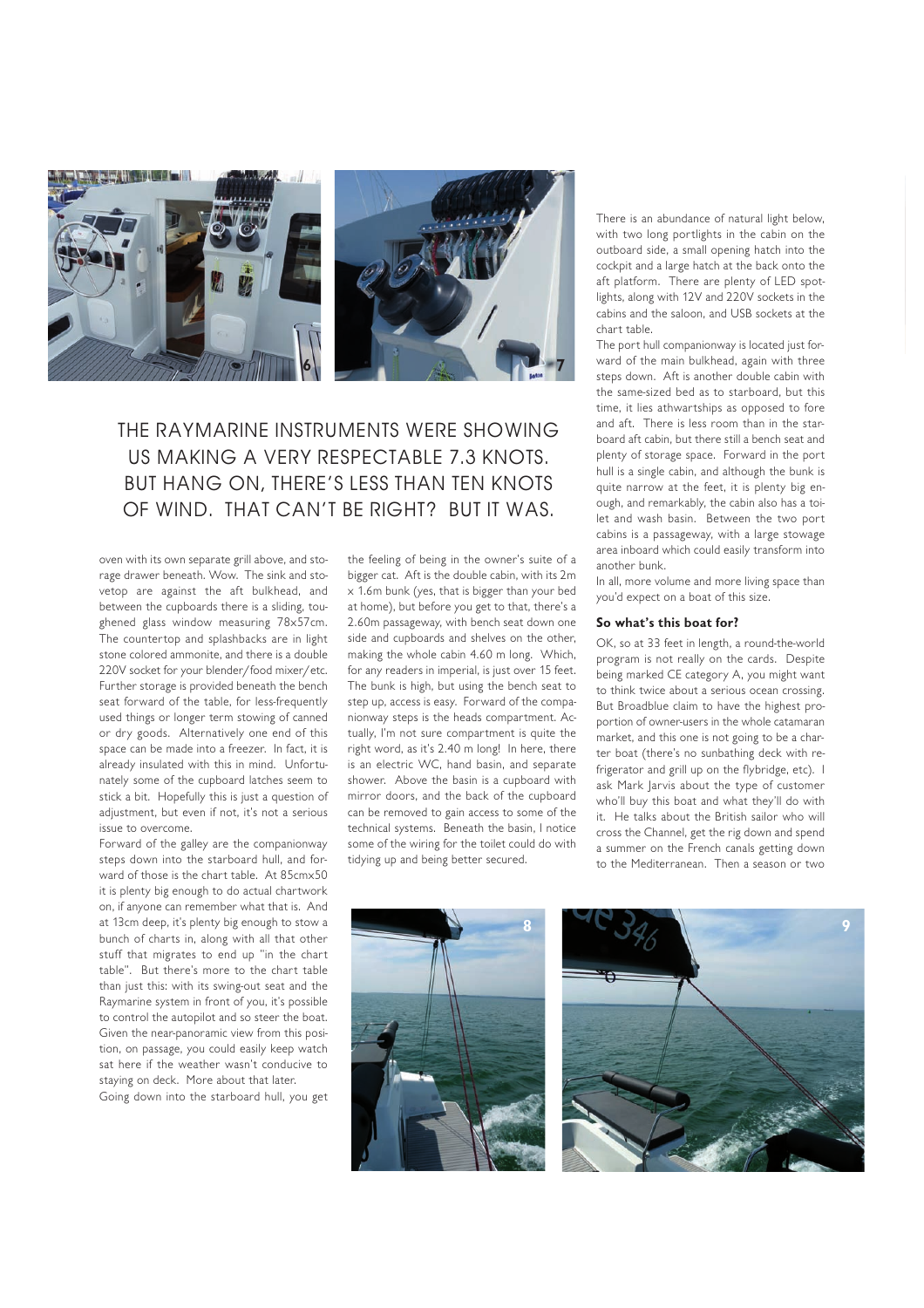



in the Greek islands, then Turkey, and so on. People spend years in the Med.

Now, one interesting thing which had never occurred to me, was about carrying the rig on deck. I've done this a few times on monohulls, once with a mast that overhung a couple meters at the bow and the same at the stern. It was a proper nuisance in locks and for berthing, etc, but remember Pythagoras' theory… if you stow the mast diagonally across the corners, there's no overhang. At least not on this boat. Combine this with the fact that this boat is significantly shorter than a 40' shipping container, and you have a boat which can be carried on a regular cargo ship, without resorting to the expense of specialized yacht transporters. Broadblue already have experience of this, with some of the previous generation of the 345 having been built in China and then shipped to the UK for completion, so it can be done. And this opens up possibilities of programs way beyond Brits doing the French canals. I'm thinking ICW, and summers in New England, winters in the Bahamas. What about the Great Loop, if that's your thing? What about the West Indies?

#### **Technical**

Our test boat was fitted with the upgraded 20hp Beta Marine diesel engines, though the standard diesel option would be twin 16hp motors. Transmission is via saildrive, with two-bladed folding props as standard. A cheaper option, and one which is worthy of serious consideration, is an outboard motor. The long locker beneath the cockpit is designed to be able to take a 20 to 25hp longshaft outboard which would be electric starting and tilting. With the outboard tilted, the reduction in drag would make a significant difference to performance under sail. On this boat, both motors running at 3500rpm will give 7.5 knots, but on one engine, 5.5 to 6 knots can be achieved, burning around 1.5 liters an hour. With the 200L tank, this would give a range of up to 650nm. So the French canals that Mark mentioned could be done with just one fill-up.

There are two 85Ah engine starter batteries and two 110Ah house batteries which are in the port hull (the calorifier is to starboard), though there is space for another battery. With room for  $2 \times 160$ W solar panels, three house batteries would seem about right for cruising. In general the wiring is neat, wellsecured and well-marked.

The fresh water tanks are in the keels, keeping weight centered and low-down.

#### **And how does she sail?**

Modern catamaran designs favor fine-entry bows, and here there's no exception. The hulls have narrow, vertical stems, with the beam increasing all the way aft. A chine allows for a narrower waterline beam, and more volume inside, all this contributing to performance I had not expected to find on a boat of this size:

Thirty-three foot cruising boats plod along at 5 knots, give or take. Or do they? There was high pressure to the north as is typical round here in late springtime, meaning the couple days we had on board on the south coast of England saw some fairly light airs out of the NE, so I wasn't expecting great things. Getting out of the tight slip in Haslar Marina was easy with the twin 20 hp Beta diesels. Using the electric winch, the main went up with ease, and the self-tacking jib quickly unfurled, and we were soon out of Portsmouth's huge harbor and into the Solent. The 40m<sup>2</sup> main by Banks Sails has a fairly square top and big roach. The Selden mast has quite a pre-bend, and this is achieved by having twin diamond stays, a single set of spreaders. Capshrouds, lowers and two forestays make this a very secure rig. In clearer water we swapped the jib for the (optional) reacher, and with the wind now aft of the beam, the Raymarine ins-

- Unexpected performance under sail
- ◆ Accommodation feels much larger than 33 feet
- ◆ Sail-handling console

### $\circledR$

- ◆ Some wiring needs tidying up (electric heads)
- ◆ Galley cupboard door and
- drawer latches a bit "sticky".
- ◆ Not enough blinds

6 : Clever ergonomics mean the door doesn't feel small

7: A dozen clutches and two winches combine all sail-handling functions in one place

8: Twin mainsheet system requires no vang for perfect sail trim. Note the aft platform across the full beam of the boat

9: Comfortable seats aft on both sides of the cockpit

10: A chart table big enough for real chartwork. Raymarine repeater allows for autopilot control from here

> 11: Saloon table with inlaid chessboard shows the quality of the joinery

truments were showing us making a very respectable 7.3 knots. But hang on, there's less than ten knots of wind. That can't be right? But it was.

Coming back on the wind, we tacked up into Chichester Harbour under main and selftacking jib again. Mark's local knowledge and the catamaran's shallow draft allowed us to get close to the beach, making the most of each tack and we were soon into the wide natural harbor, still making respectable speeds to windward. Remember I said earlier about "sailing" the boat from inside at the chart table? This was superbly demonstrated here by Mark, as our tacking up into the harbor was achieved… with no-one on deck!

Heading over to one of Chichester's anchorages, we dropped the hook at East Head and stopped for lunch. Anchoring was easy, with the windlass being controlled by the two foot-switches on the solid foredeck.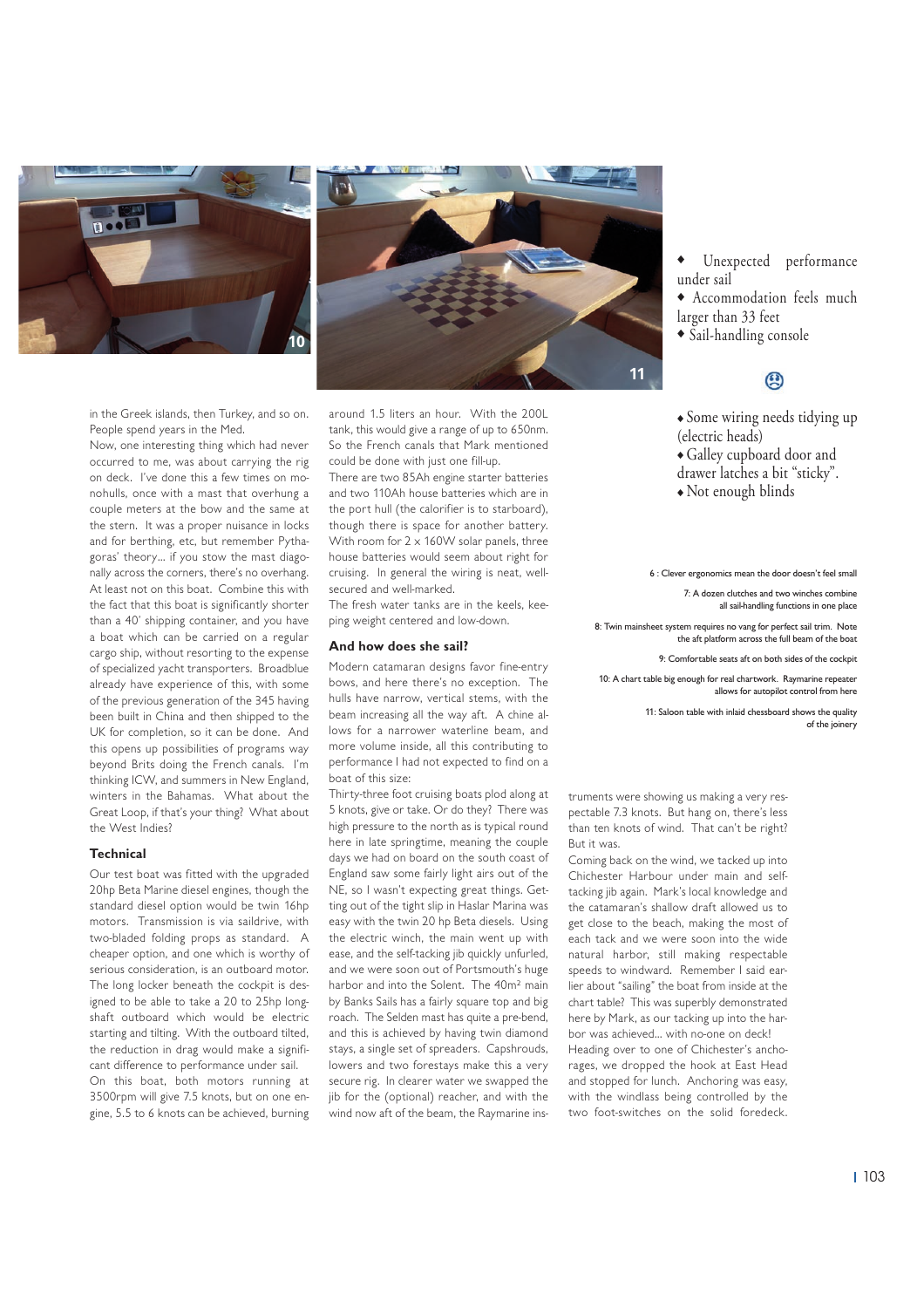

There is also a windlass control at the helm station, though I didn't find the up and down direction of the switch to be intuitive. A small detail which would be overcome with familiarity. The anchor chain leads across the foredeck in a channel with stainless steel plating on the bottom. Over time, I wondered if there's a risk of the gelcoat sides of the channel getting chipped or scratched with a lot of anchoring. This may be better if the channel was lined in stainless on the sides as well. Another advantage of the solid foredeck is that the hull is very stiff forward, avoiding the need to use a bridle. Aside from the fact that I would opt for a new-generation anchor such as a Spade or Rocna, rather than the Bruce fitted to our test boat, I was impressed by the anchoring setup on the Broadblue. There are no davits fitted to this boat, but with the full-width platform aft, the idea would be to have a dinghy fitted with a Snap Davits-style system, and I think this would work well for cruising. Although we weren't carrying a dinghy on our test sail, getting on and off our photo boat RIB while under way was both easy and safe via the aft platform. This would also make a great spot for fishing, or simply sitting and enjoying a sundowner at anchor.

#### **Conclusion**

After the unexpected sailing performance in these light airs, we spent a very pleasant evening - the galley really feels like it has been designed for cruising - followed by a very comfortable night on board, though I was forgetting that in this part of the world in late spring/early summer, it gets light very early (like 4.30am!), so for cruising around here, I would definitely opt for blinds on all the windows. Was I put off by the size of this cat? Not at all. And bear in mind that the smallest boat in the ranges of some of the most well-known catamaran manufacturers would cost you twice as much money…

So if you're considering a "small" boat, do you really need a 40 or 45 footer? Think about it.





TECHNICAL SPECIFICATIONS

| Builder: Broadblue                                            |                      |
|---------------------------------------------------------------|----------------------|
| Designers: Mark Jarvis, Darren Newton                         |                      |
| and Derick Reynolds                                           |                      |
| LOA 10.2m                                                     |                      |
| BOA 4.85m                                                     |                      |
| Draft 1.01m                                                   |                      |
| Displacement 4,800kg                                          |                      |
| RCD Category: A (Ocean)                                       |                      |
| Mainsail area (Std): 28m <sup>2</sup>                         |                      |
| Self-tacking jib: 19m <sup>2</sup>                            |                      |
| Gennaker (Std): 45m <sup>2</sup>                              |                      |
| Spinnaker: 98m <sup>2</sup>                                   |                      |
| Fuel: 1 x 200 L                                               |                      |
| Water: 2 x 250 L                                              |                      |
| Engine options: 1 x 20 hp Yamaha 4-stroke                     |                      |
| outboard or 2 x 16hp or 20 hp Beta diesels                    |                      |
| with saildrives                                               |                      |
| Rig: Fractional sloop, aft stepped mast and                   |                      |
| bowsprit for reacher/code 0 sail                              |                      |
| Layout: 2 double cabins, 2 single cabins                      |                      |
| and heads with shower                                         |                      |
| Basic price:                                                  | £139,500 ex-VAT      |
| Principal options in GBP excluding tax                        |                      |
| Bow thruster to port bow                                      |                      |
|                                                               | £1,850.00            |
|                                                               |                      |
|                                                               | Outboard engine -    |
| 25hp electric start/electric tilt/                            |                      |
|                                                               | long shaft £2,995.00 |
| Twin 16hp 2 cylinder Beta diesel engines<br>and saildrives    |                      |
|                                                               | £11,500.00           |
| Upgrade to 20 hp Beta with saildrive (pair)                   | £1,975.00            |
|                                                               |                      |
| Shorepower, 4 sockets, charger, water<br>heater, lead & panel | £1,650.00            |
| 1600W charger/inverter                                        | £1,550.00            |
| Coastal Navigation Instrument Package                         |                      |
|                                                               | £5,950.00            |
| Offshore Nav package                                          | £9,950.00            |
| Launch, rig & commissioning                                   | £3,950.00            |
| 2 coats of ablative antifoul                                  | £950.00              |
| 4 layers of epoxy waterproof coating to                       |                      |
| underwater profile                                            | £2,300.00            |
| Pedestal seat with socket for saloon and                      |                      |
| cockpit (each)                                                | £315.00              |
| Roller blinds with flyscreen for hatches - 3                  |                      |
| places (each)                                                 | £225.00              |
| Fans for saloon and cabins                                    | £500.00              |
| Price of the boat we tested:                                  | £203,000 ex-VAT      |

12 : A cruiser's galley, with double sink, oven and separate grill and ample storage

13: Owner's cabin to starboard, looking forward to the bathroom. Plenty of space and natural light

14: Single berth forward, to port. A small cabin, but it still has a WC and washbasin 15: Luxurious bathroom includes electric WC, washbasin and separate shower